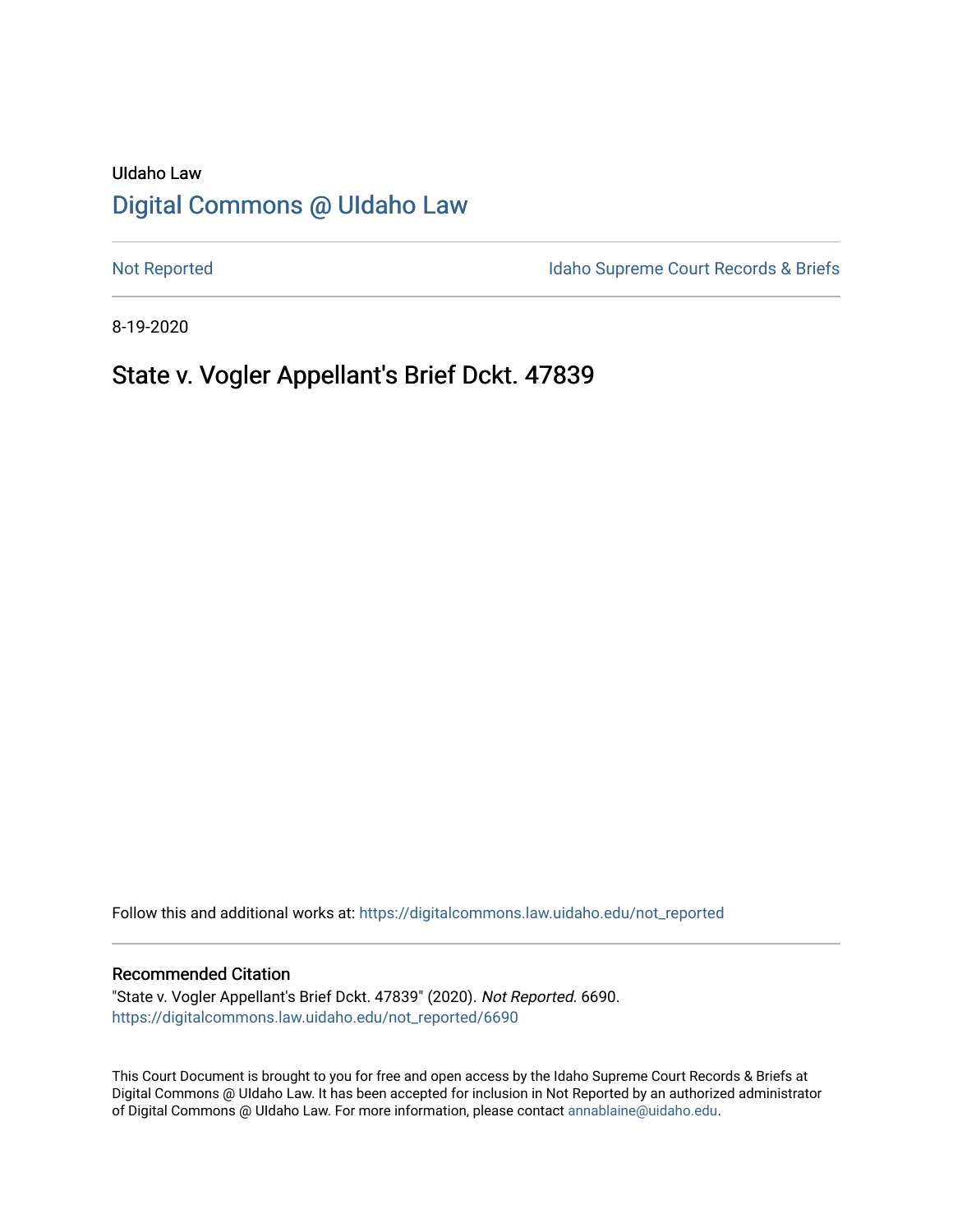Electronically Filed 8/19/2020 12:48 PM Idaho Supreme Court Melanie Gagnepain, Clerk of the Court By: Murriah Clifton, Deputy Clerk

ERIC D. FREDERICKSEN State Appellate Public Defender I.S.B. #6555

ELIZABETH ANN ALLRED Deputy State Appellate Public Defender I.S.B. #7259 322 E. Front Street, Suite 570 Boise, Idaho 83702 Phone: (208) 334-2712 Fax: (208) 334-2985 E-mail: documents@sapd.state.id. us

# IN THE SUPREME COURT OF THE STATE OF IDAHO

| STATE OF IDAHO,             |  |
|-----------------------------|--|
| Plaintiff-Respondent,       |  |
| V.                          |  |
| CHRISTOPHER BRAYDEN VOGLER, |  |
| Defendant-Appellant.        |  |

NO. 47839-2020

BANNOCK COUNTY NO. CR03-19-4233

APPELLANT'S BRIEF

### STATEMENT OF THE CASE

Nature of the Case

Christopher Brayden Vogler appeals from the district court's Judgment of Conviction. Mr. Vogler was sentenced to a unified sentence of six years, with three years fixed, following his guilty plea to trafficking in heroin. He asserts that the district court abused its discretion when it failed to give proper consideration to the mitigating factors present his case.

# Statement of the Facts & Course of Proceedings

On May 7, 2019 a Prosecuting Attorney's Information was filed charging Mr. Vogler with two counts of trafficking in heroin. (R., pp.38-39.) A Prosecuting Attorney's Information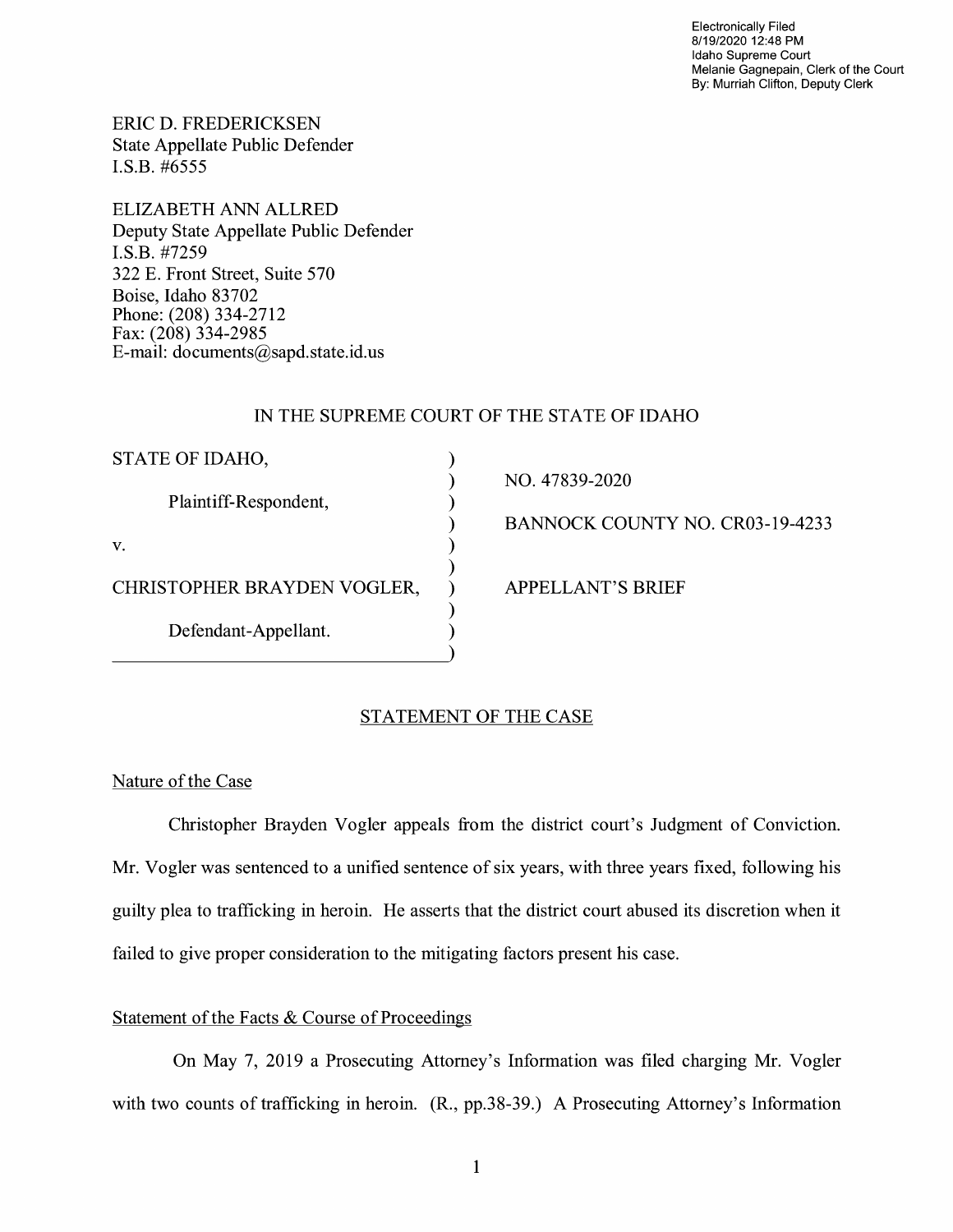Part II was also filed, adding a second or subsequent offense enhancement. (R., pp.40-41.) The charges were the result of sting operation, in which Mr. Vogler sold heroin to a confidential informant.  $(PSI, p.4.)<sup>1</sup>$ 

Pursuant to a plea agreement, Mr. Vogler entered a guilty plea to one count of trafficking in heroin and the remaining charge and the enhancement were dismissed. (R., pp.102-03.) At sentencing, the State recommended a unified sentence of six years, with three years fixed. (Tr., p.16, Ls.16-18.) Defense counsel requested a sentence of three years fixed. (Tr., p.15, L.17  $-$  p.16, L.9.) The district court imposed a unified sentence of six years, with three years fixed. (R., pp.111-13.) Mr. Vogler filed a Notice of Appeal timely from the district court's Judgment of Conviction. (R., pp.119-21.)

#### ISSUE

Did the district court abuse its discretion when it imposed, upon Mr. Vogler, a unified sentence of six years, with three years fixed, following his plea of guilty to trafficking in heroin?

### ARGUMENT

# The District Court Abused Its Discretion When It Imposed, Upon Mr. Vogler, A Unified Sentence Of Six Years, With Three Years Fixed, Following His Plea Of Guilty To Trafficking In Heroin

Mr. Vogler asserts that, given any view of the facts, his unified sentence of six years, with three years fixed, is excessive. Where a defendant contends that the sentencing court imposed an excessively harsh sentence, the appellate court will conduct an independent review of the record giving consideration to the nature of the offense, the character of the offender, and the protection of the public interest. *See State v. Reinke,* 103 Idaho 771 (Ct. App. 1982).

<sup>&</sup>lt;sup>1</sup> For ease of reference, the electronic file containing the Presentence Investigation Report and attachments will be cited as "PSI" and referenced pages will correspond with the electronic page numbers contained in this file.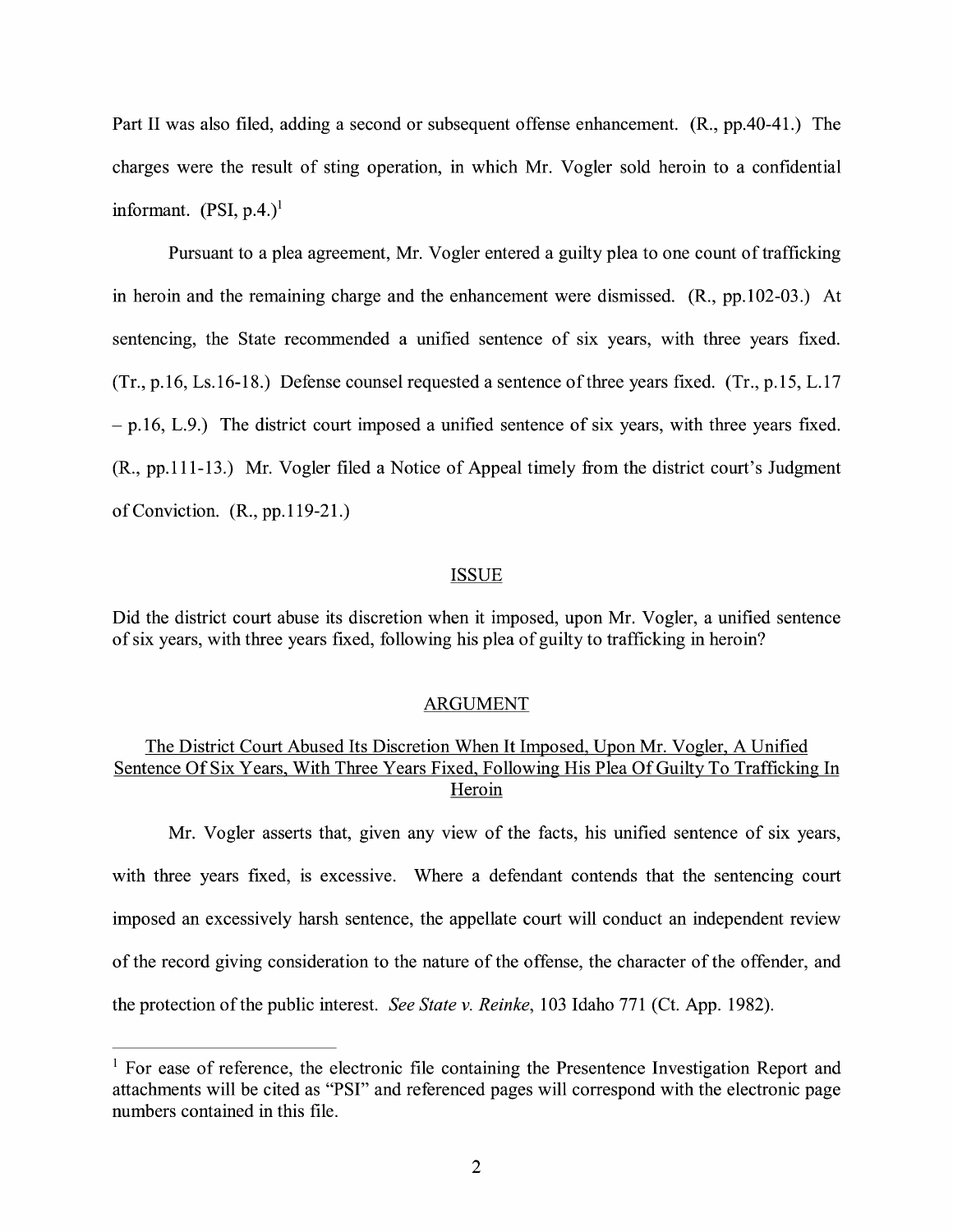The Idaho Supreme Court has held that, "'[w]here a sentence is within statutory limits, an appellant has the burden of showing a clear abuse of discretion on the part of the court imposing the sentence."' *State v. Jackson,* 130 Idaho 293, 294 (1997) (quoting *State v. Cotton,* 100 Idaho 573, 577 (1979)). Mr. Vogler does not allege that his sentence exceeds the statutory maximum. Accordingly, in order to show an abuse of discretion, Mr. Vogler must show that in light of the governing criteria, the sentence was excessive considering any view of the facts. *Id.* (citing *State v. Broadhead,* 120 Idaho 141, 145 (1991), *overruled on other grounds by State v. Brown,*  121 Idaho 385 (1992)). The governing criteria or objectives of criminal punishment are: (1) protection of society; (2) deterrence of the individual and the public generally; (3) the possibility of rehabilitation; and (4) punishment or retribution for wrongdoing. *Id.* (quoting *State v. Wolfe,*  99 Idaho 382, 384 (1978), *overruled on other grounds by State v. Coassolo,* 136 Idaho 138 (2001)).

Appellate courts use a four-part test for determining whether a district court abused its discretion: Whether the trial court: (1) correctly perceived the issue as one of discretion; (2) acted within the outer boundaries of its discretion; (3) acted consistently with the legal standards applicable to the specific choices available to it; and (4) reached its decision by the exercise of reason. *Lunneborg v. My Fun Life,* 163 Idaho 856, 863 (2018). Mr. Vogler asserts that the district court failed to give consideration to the mitigating factors that exist in his case and, as a result, did not reach its decision by an exercise of reason.

Specifically, he asserts that the district court failed to give proper consideration to his admitted substance abuse problem and desire for treatment. Idaho courts have previously recognized that substance abuse and a desire for treatment should be considered as a mitigating factor by the district court when that court imposes sentence. *State v. Nice,* 103 Idaho 89 (1982).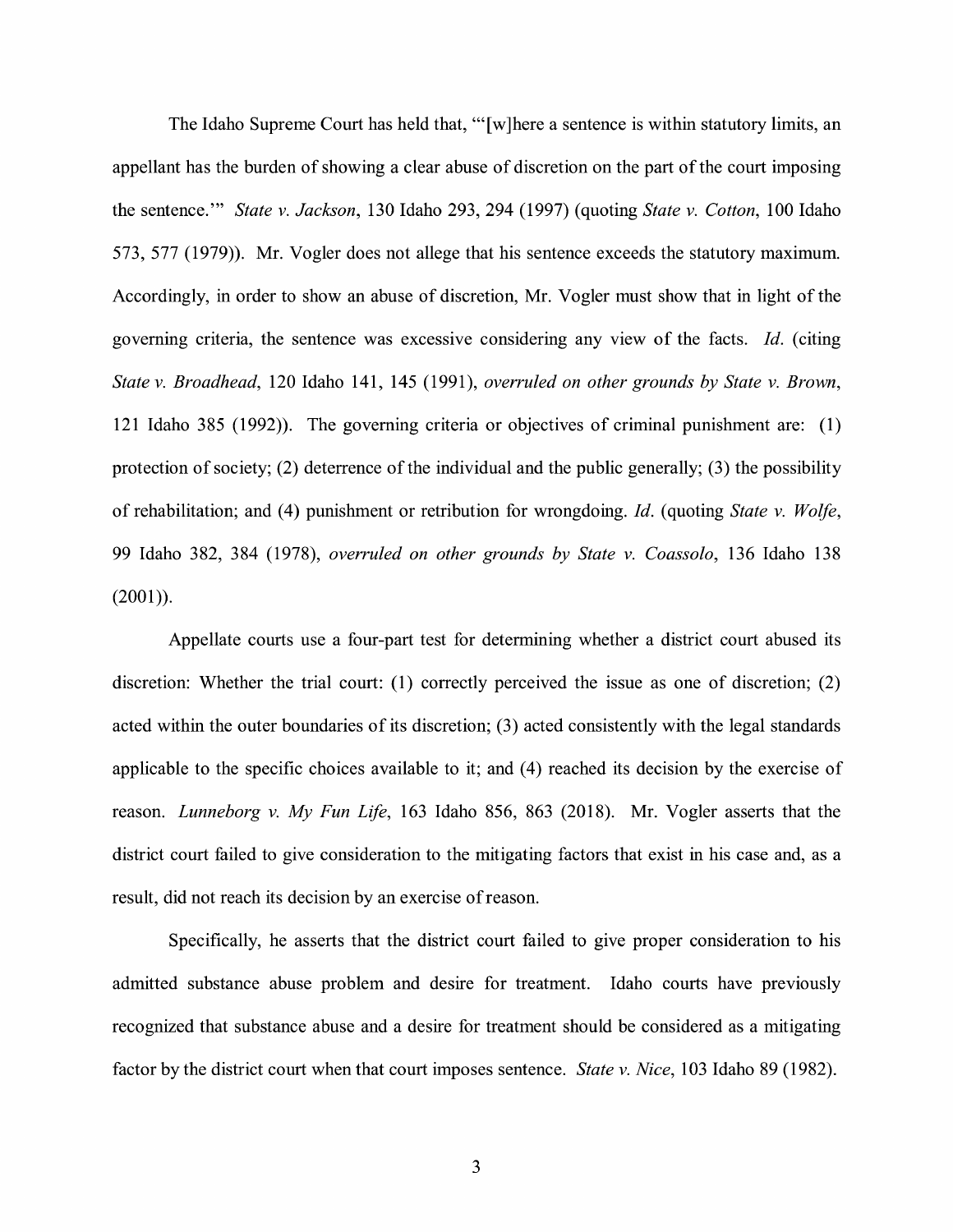Mr. Vogler began using alcohol, marijuana, and hallucinogens as a teenager and methamphetamine, cocaine, heroin, and ecstasy in his twenties. (PSI, pp.11-12.) He was diagnosed with opioid use disorder, moderate to severe, in early remission in a controlled environment and stimulant use disorder, amphetamine type, moderate, in early remission in a controlled environment. (PSI, p.18.) The evaluator also noted that Mr. Vogler may meet the criteria for alcohol use disorder, moderate, in early remission, in a controlled environment. (PSI, p.18.) Although the evaluator was not able to make a treatment recommendation, it was recommended that Mr. Vogler obtain an evaluation to determine the appropriate level of care. (PSI, p19.) Mr. Vogler has never participated in treatment, but it appears he is now willing to do what it will take to tum his life around. (PSI, pp.13-14.)

Mr. Vogler's substance abuse issues are likely the result of his difficult childhood. A troubled childhood including abuse and the early introduction of illegal substances is a mitigating factor that should be considered in determining an appropriate sentence. *State v. Williams,* 135 Idaho 618, 620 (Ct. App. 2001); *State v. Gonzales,* 123 Idaho 92, 93-94 (Ct. App. 1993). Mr. Vogler's parents fought both physically and verbally when he was young. (PSI, p.8.) Sadly, during one of these fights a gun went off during a struggle and both of his parents were injured; Mr. Vogler's father died as a result of his injuries. (PSI, p.8.) His mother was involved in two significant relationships after Mr. Vogler's father. (PSI, pp.8-9.) Unfortunately, both of these men were verbally and physically abusive towards Mr. Vogler. (PSI, pp.8-9.)

Additionally, Mr. Vogler has expressed his remorse for committing the instant offense. In State v. Alberts, 121 Idaho 204 (Ct. App. 1991), the Idaho Court of Appeals reduced the sentence imposed, "In light of Alberts' expression of remorse for his conduct, his recognition of his problem, his willingness to accept treatment and other positive attributes of his character."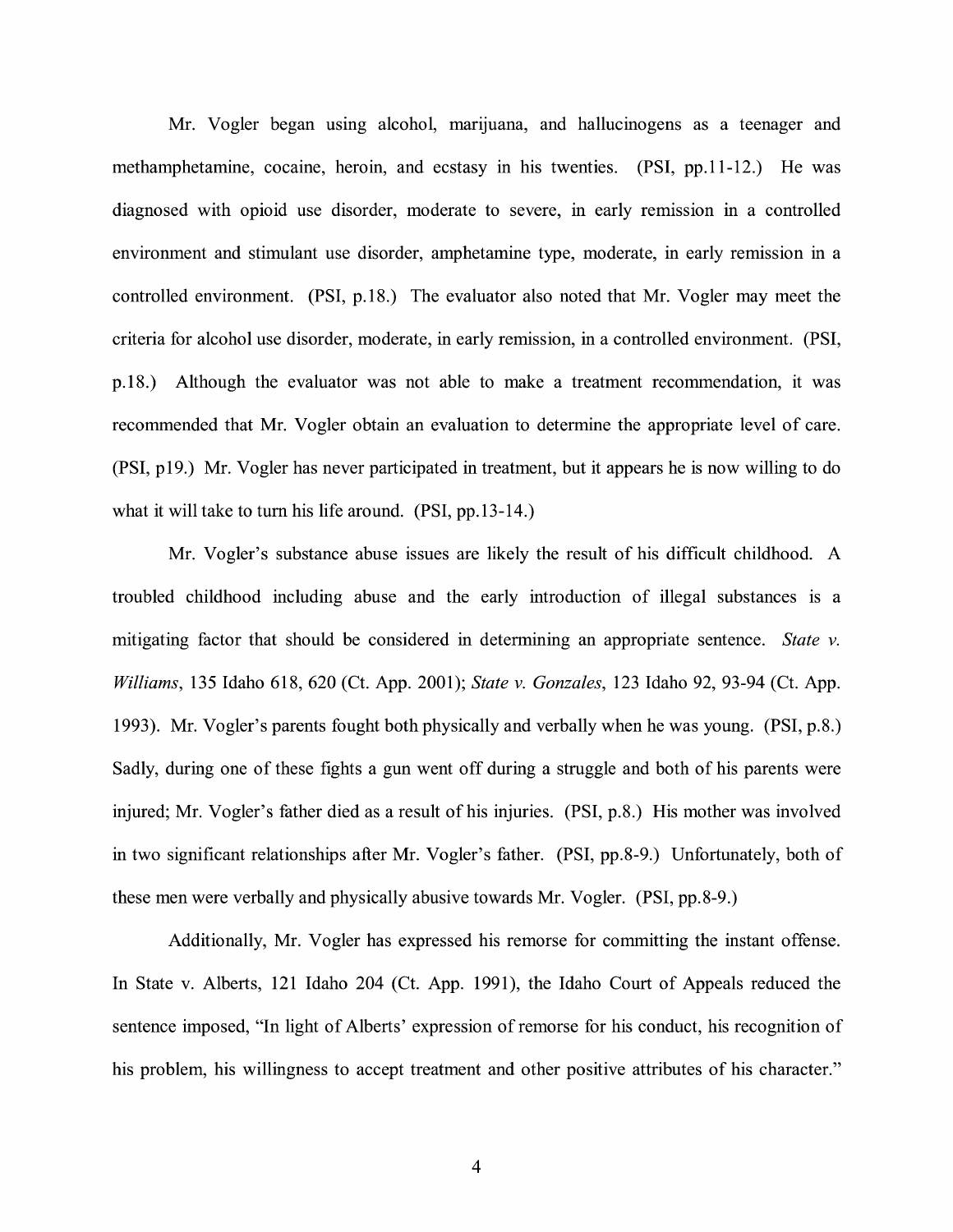Id. 121 Idaho at 209. Mr. Vogler has expressed his remorse for committing the instant offense noting that, "I do fully regret the decisions I made which lead [sic] to the chain of events that have lead [sic] me to where I am currently." **(PSI,** p.5.) He also took accountability for his actions during the sentencing hearing stating, "[ w ]ell, Your Honor, this has been really hard, and I definitely made some mistakes, but I am here to take accountability for my actions and learn form it and move on." (Tr., p.17, Ls.21-24.) In his comments to the court in the Presentence Investigation Report he wrote:

I would like to begin by saying that I know the only thing that has put me in this position is the poor choices I have made. [I] would like to take accountability for my actions and use these circumstances to learn from my mistakes and become a better person because of it. My addiction has literally taken everything from me, but the only thing that was most important was that it took my work ethic and desire to earn an honest living. I have always prided myself on my ability to work hard and maintain employment. [Heroin] made me lose sight of that and turned me into someone I have never been. I would like to ask for a sentence that would allow me to utilize an IDOC work center of CRC as soon as possible so I can make the best of this situation and come out a better person.

**(PSI,** p.14.)

Based upon the above mitigating factors, Mr. Vogler asserts that the district court abused its discretion by imposing an excessive sentence upon him. He asserts that had the district court properly considered his substance abuse, desire for treatment, difficult childhood, and remorse, it would have crafted a less severe sentence.